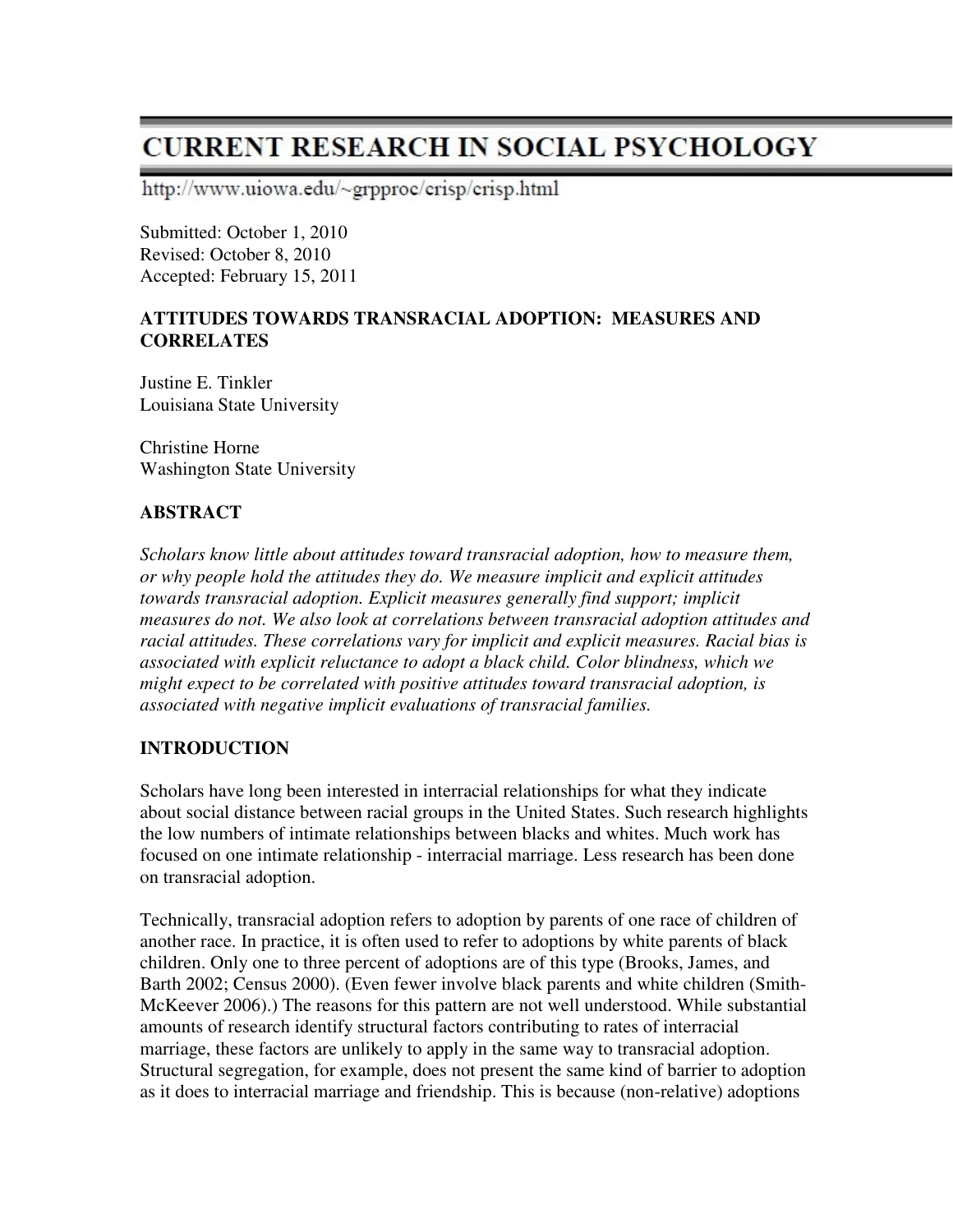typically occur through mediating agencies that provide prospective adoptive parents with access to both white and black children.

We might therefore expect attitudes and normative factors to play a role. But we know almost nothing about people's attitudes towards transracial adoption, the best way to measure those attitudes, or why people hold the attitudes they do. Whereas racial attitudes are assumed to underlie views of transracial adoption, we have no evidence of such correlations. In this paper, we begin to fill these gaps.

# **MEASURING ATTITUDES TOWARD TRANSRACIAL ADOPTION**

Increasingly Americans perceive racial prejudice and discrimination as socially unacceptable. In the current normative climate, measures that explicitly ask about racerelated issues may not be accurate indicators or good predictors of behavior (Greenwald et al. 2009; see also Quillian 2008). Scholars therefore have developed tools for measuring *implicit* evaluations. One widely used implicit measure of racial attitudes is the Implicit Association Test (IAT) (Greenwald, et al. 1998). This test uses response time computer software to measure the speed with which subjects associate positive and negative stimuli with individuals of different races. In general, research has shown that most people in the U.S. have a pro-white bias (Dasgupta 2009). Because the IAT measures biases that cannot be consciously controlled, its predictive validity is strongest for situations in which people do not have the motivation, time, or cognitive resources to consciously reason before they behave. Accordingly, the IAT is a better predictor of interracial interaction behavior than explicit self-report measures of racial attitudes (Greenwald et al. 2009). No existing research uses implicit indicators to measure attitudes towards transracial adoption. Thus in the context of transracial adoption, we do not know whether implicit and explicit measures are correlated.

To the extent that people recognize a general ideology that says that race should not matter, they might be reluctant to explicitly state preferences regarding family racial composition. If so, then there would be little correlation between implicit and explicit measures.

But, it may be that discussions of transracial adoption are different from other conversations about race because they involve children. Adoption professionals have long spoken openly about race, debating whether white parents can adequately raise black children in a racist world. Such arguments provide a non-racist justification (the welfare of children) for disapproval of transracial adoption. If people feel comfortable using the welfare of children to justify their attitudes, then we would expect people's explicitly stated attitudes about transracial adoption to be consistent with implicit measures of their reactions to families with different racial compositions. There is currently no evidence to adjudicate which of these possibilities is correct.

# **RACIAL ATTITUDES AND TRANSRACIAL ADOPTION**

# **Racial Bias**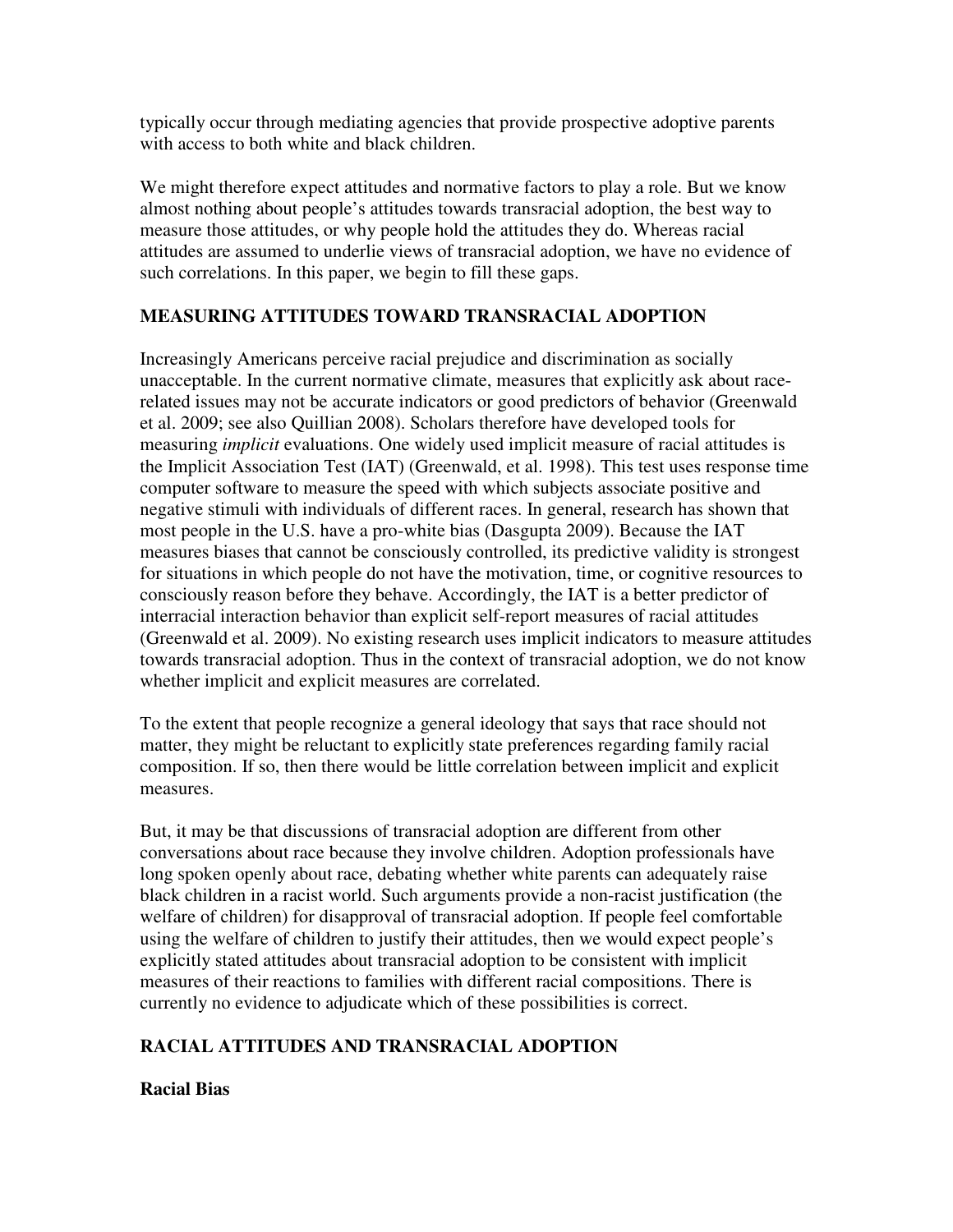Many assume that low rates of transracial adoption reflect anti-black prejudice. Others argue that opposition to transracial adoption is driven by in-group preference (see, e.g., Banks 1998; Quiroz 2007). These perspectives suggest that pro-white biases and antiblack prejudices will be correlated with whites' disapproval of transracial adoption. However, such measures may capture more about what people are willing to admit than what they actually feel. If so, then we would expect measures of pro-white bias and antiblack prejudice to be correlated with explicit, but not implicit attitudes toward transracial adoption.

#### **Color blindness**

Research shows that many Americans support color-blind principles (Schuman et al. 1997). White Americans tend to think not only that discrimination should not occur, but also that discrimination plays a minimal role in the life chances of racial minorities (Bonilla-Silva 2003).

Because race should not matter in a color-blind world, we might expect color-blind ideology to lead to support for transracial adoption. However, research shows that whites who express the most support for color-blind principles tend to have highly segregated social networks and oppose policies that might facilitate integration (Bonilla-Silva 2003; Bonilla-Silva and Forman 2000). Thus color-blindness measures may provide indicators of whites' perceptions of and commitment to existing relations between racial groups (see Blumer 1958; Bobo 1999 for discussions of relative group position theory). If so, then we would expect color-blind individuals to be uncomfortable with transracial adoption because it challenges their view of the relative group position of blacks and whites.

Which of these two possibilities is most likely to be correct? The results may depend on how support for transracial adoption is measured – that is, whether implicit or explicit measures are used. We expect those who explicitly state support for color blindness to also explicitly state support for transracial adoption. Both kinds of statements are arguably socially acceptable. But, ideas that may underlie support for color blindness (commitment to maintaining the relative positions of whites and blacks) are not. To the extent that explicit statements of color blindness capture an unstated understanding of the existing racial order, we would expect color blindness to be correlated with implicit discomfort with transracial adoption.

# **Preference for Biological over Adoptive Family**

It is possible that reactions to transracial families have less to do with race, and more to do with preferences for the familiar biological family. If a preference for the biological family drives reactions to transracial families, then attitudes about transracial adoption will be correlated with attitudes about adoption generally.

# **METHODS**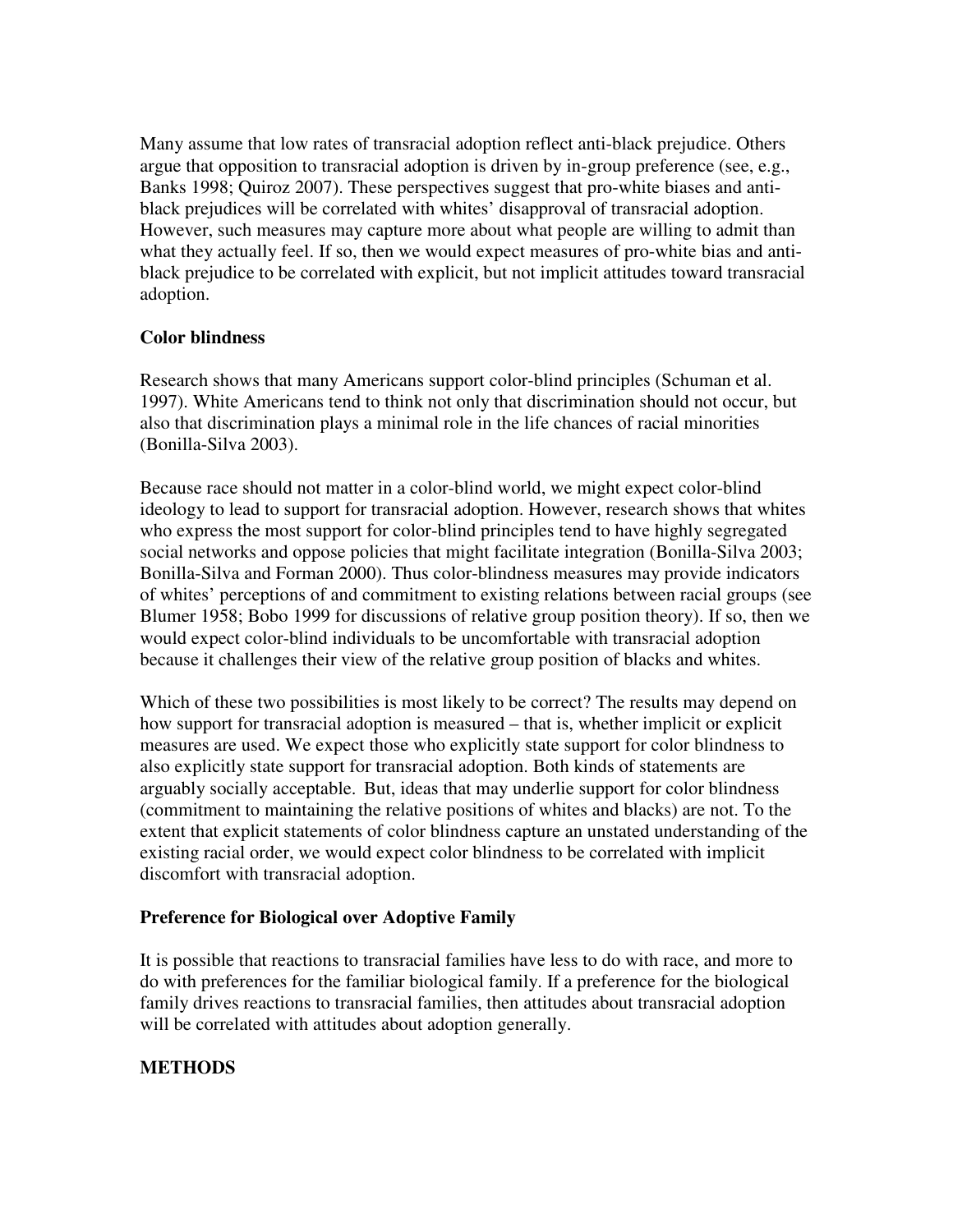#### **Subjects and Procedures**

Participants were 43 white students (31 female and 12 male) from a community college in the West and a large public university in the South. Students who participated received course credit in their introductory sociology or psychology classes.

Participants completed two tasks – a survey and an Implicit Association Test. We used a survey to obtain measures of explicit attitudes towards transracial adoption, racial attitudes, and attitudes toward adoption in general. We used the Implicit Association Test to measure implicit attitudes toward white, black, and transracial families. Participants were randomly assigned to one of two conditions: one in which they saw images of white and transracial families and one in which they saw images of black and transracial families.

#### **Measures of Transracial Adoption Attitudes**

We used *two explicit measures* of attitudes toward transracial adoption. The first is drawn from the National Adoption Attitudes Survey (Evan B. Donaldson Institute 2002). It asked participants on a 4-point scale from very favorable to very unfavorable about their opinion of transracial adoption (described as adoptive parents adopting a baby of a different race/ethnicity). This item is coded such that higher numbers indicate unfavorable attitudes about transracial adoption.

The second measure asked participants to imagine that they were considering pursuing an adoption and to complete the initial intake form provided to prospective adoptive parents by a private adoption agency. It asked how open participants were to adopting a child based on information about the birth mother's substance use history, and the child's age, race/ethnicity, and special needs. From the responses, we created a dummy variable indicating whether participants were unwilling to consider adopting an African American child.

We obtained *implicit measures* using the Implicit Association Test. This test is used to measure implicit attitudes towards individuals of different races (for a review, see Greenwald et al. 2009). Here, we use it to measure implicit attitudes towards families with different racial compositions. The IAT effect is the difference in the speed with which subjects make positive and negative associations with these family types. We calculated the IAT effect using Greenwald et al.'s (2003) improved algorithm that accounts for participants' cognitive differences and response time outliers.

While a large body of previous research using the Implicit Association Test shows that most people in the United States have implicit biases that favor white over black individuals (Dasgupta 2009), this is the first study that we know of that measures implicit attitudes about groups with different racial compositions. A pilot study in which 18 subjects evaluated white and black families showed a bias towards white families relative to black families (D effect size=.50;  $p<0$ ) that was moderate to large in magnitude and similar to that found in studies using the standard black/white IAT (Nosek, Greenwald,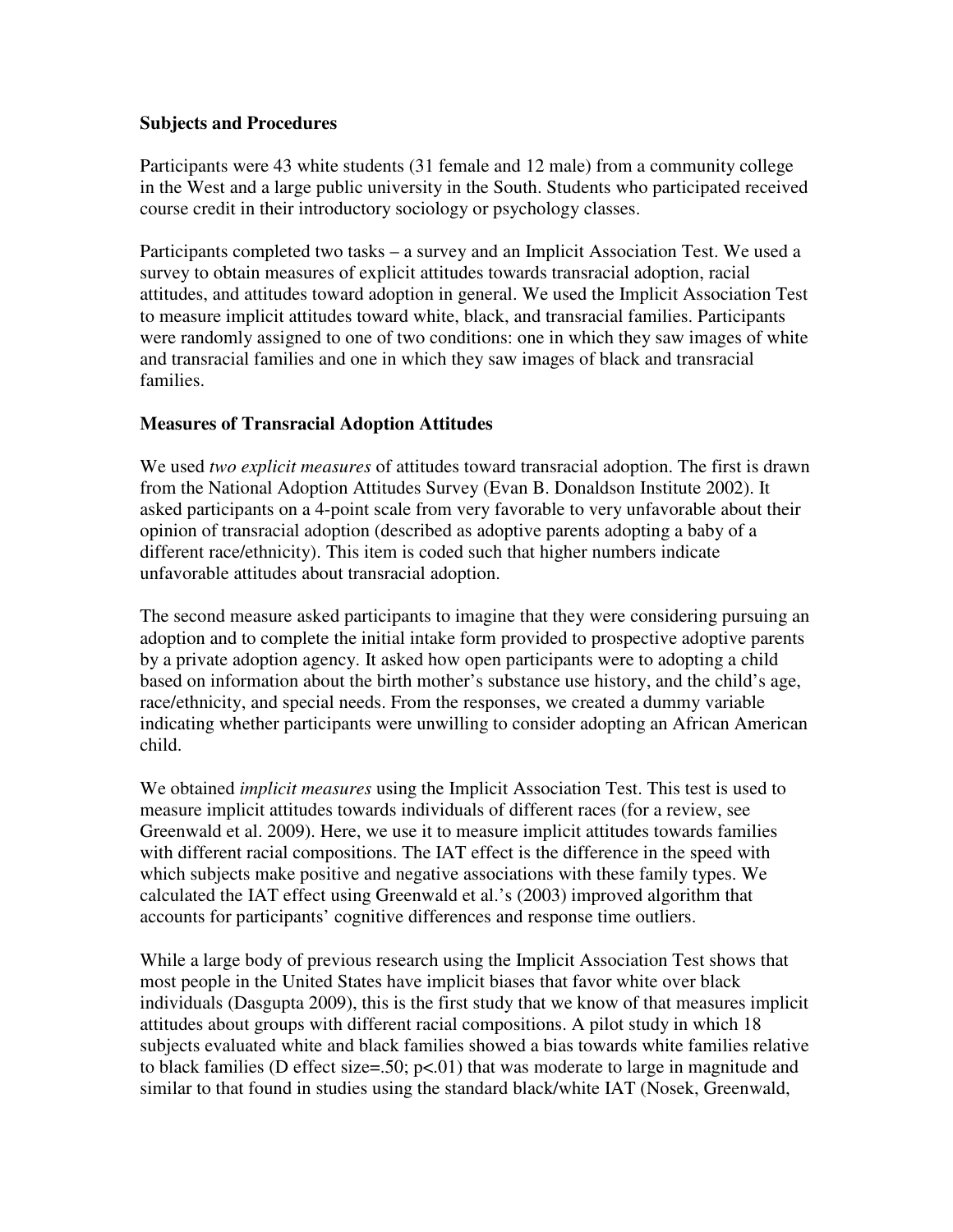and Banaji 2005). These results show that the IAT can be useful for measuring evaluations of groups (not just individuals).

#### **Measures of Racial Attitudes**

We measured pro-white bias and anti-black prejudice with semantic differential scales (Bobo & Zubrinsky 1996). Subjects marked on a seven-point scale their beliefs about whites and blacks on three dimensions: intelligent versus unintelligent, prefer to be selfsupporting versus prefer to live on welfare, and easy to get along with versus hard to get along with. For the white stereotypes, higher numbers indicate in-group (pro-white) bias; for the black stereotypes, higher numbers indicate anti-black prejudice.

We measured a key component of color-blind ideology – minimization of the effects of racism (Bonilla-Silva 2003) - by asking: "In general, how much discrimination is there that hurts the chances of black people to get good paying jobs?" The response was a fourpoint scale with higher numbers indicating a belief that discrimination has little effect.

#### **Measure of Adoption Attitudes**

We measured attitudes about adoption by asking subjects two questions, one designed to elicit their general support for the practice and one designed to elicit their preferences in the context of their own family. The first asked (on a 4-point scale ranging from very favorable to very unfavorable) their opinion on adoption. The second asked subjects the extent to which they would prefer to give birth to a child rather than adopt one (again on a four-point scale). Higher numbers for both items indicate more negative attitudes about adoption.

# **RESULTS**

# **Attitudes towards Transracial Adoption**

Below we report explicit and implicit measures of attitudes towards transracial adoption, and the correlation between the two.

#### *Implicit Measure*

Ninety-five percent of subjects viewed transracial families significantly more negatively than white families. In the white/transracial condition, response times were shorter and the error rates were lower in the same race-good rounds – showing that subjects had more positive associations with white than transracial families (Table 1). The effect is positive, large, and significantly different than zero  $(D=.79; p<.001)$  -- larger than in studies looking at reactions to black and white individuals (Greenwald et al. 2009).

Table 1. Implicit Measures of Transracial Adoption Attitudes

|                   | Conditions        |  |  |  |
|-------------------|-------------------|--|--|--|
| White/Transracial | Black/Transracial |  |  |  |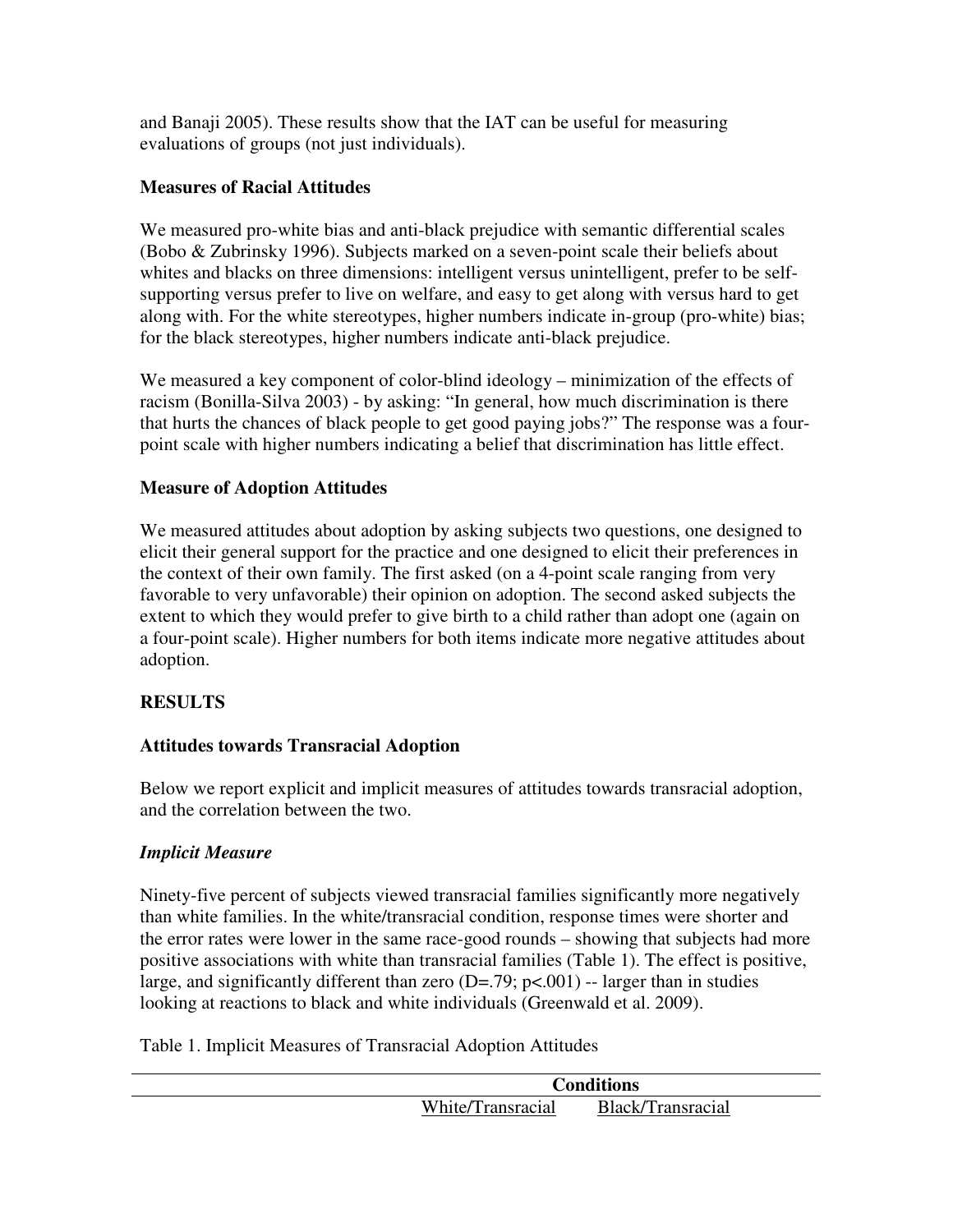| IAT Effect $(D)^a$                            | 70*** | .04              |
|-----------------------------------------------|-------|------------------|
| <b>Response Time in milliseconds</b>          |       |                  |
| Same Race-Good/Mixed Race-Bad 781.37(215.31)  |       | 1024.33 (229.15) |
| Mixed Race-Good/Same Race-Bad 1165.76(298.05) |       | 1055.48 (283.06) |
| Error Rate $(\% )$                            |       |                  |
| Same Race-Good/Mixed Race-Bad 4.07(3.30)      |       | 5.98(5.05)       |
| Mixed Race-Good/Same Race-Bad 11.90 (6.69)    |       | 5.84(5.23)       |

<sup>a</sup> D is the millisecond difference score (mixed race – same race) divided by an overall latency standard deviation computed from critical rounds of the IAT. Positive numbers indicate a preference for same race families.

\*\*\* p<.001 The IAT effect is significantly greater than 0.

Only 26% of subjects viewed transracial families more negatively than black families. Analyzing data for all subjects in the black-transracial condition, we found no difference in evaluations of black relative to transracial families (D=.04; n.s.). Further, there is a statistically significant difference between the results for the white/transracial and black/transracial conditions ( $p<01$ ). These results suggest that race-neutral explanations for transracial adoption patterns are insufficient.

# *Explicit Measures*

Eighty-three percent reported favorable or very favorable attitudes toward transracial adoption. (There was no statistically significant difference in responses across geographic region.). These numbers are comparable to nationally representative survey data showing that between 75 and 93% support transracial adoption (Evan B. Donaldson Institute 2002; Hollingsworth 2000). Despite these favorable attitudes, 54% of subjects (60% in the West and 21% in the South) were unwilling to adopt a black child (Table 2).

Table 2. Explicit Measures of Transracial Adoption, Race, and Adoption Attitudes

|                                      | <b>Means (SDs)</b> |  |
|--------------------------------------|--------------------|--|
| <b>Explicit Transracial Adoption</b> |                    |  |
| <b>Attitudes</b>                     |                    |  |
| Unfavorable                          | 1.80(.78)          |  |
| Don't Want Black Child               | .54(.50)           |  |
| <b>Pro-white Bias</b>                |                    |  |
| Intelligent                          | 5.08(0.94)         |  |
| Easy to get along with               | 4.80(1.11)         |  |
| Prefer being self-sufficient         | 5.85(1.11)         |  |
| <b>Anti-black Prejudice</b>          |                    |  |
| Unintelligent                        | 3.68(1.10)         |  |
| Hard to get along with               | 3.60(1.24)         |  |
| Prefer welfare                       | 3.66(1.41)         |  |
| <b>Color blindness</b>               | 2.20(0.71)         |  |
| <b>Adoption Attitudes</b>            |                    |  |
| Unfavorable                          | 1.55(0.68)         |  |
|                                      |                    |  |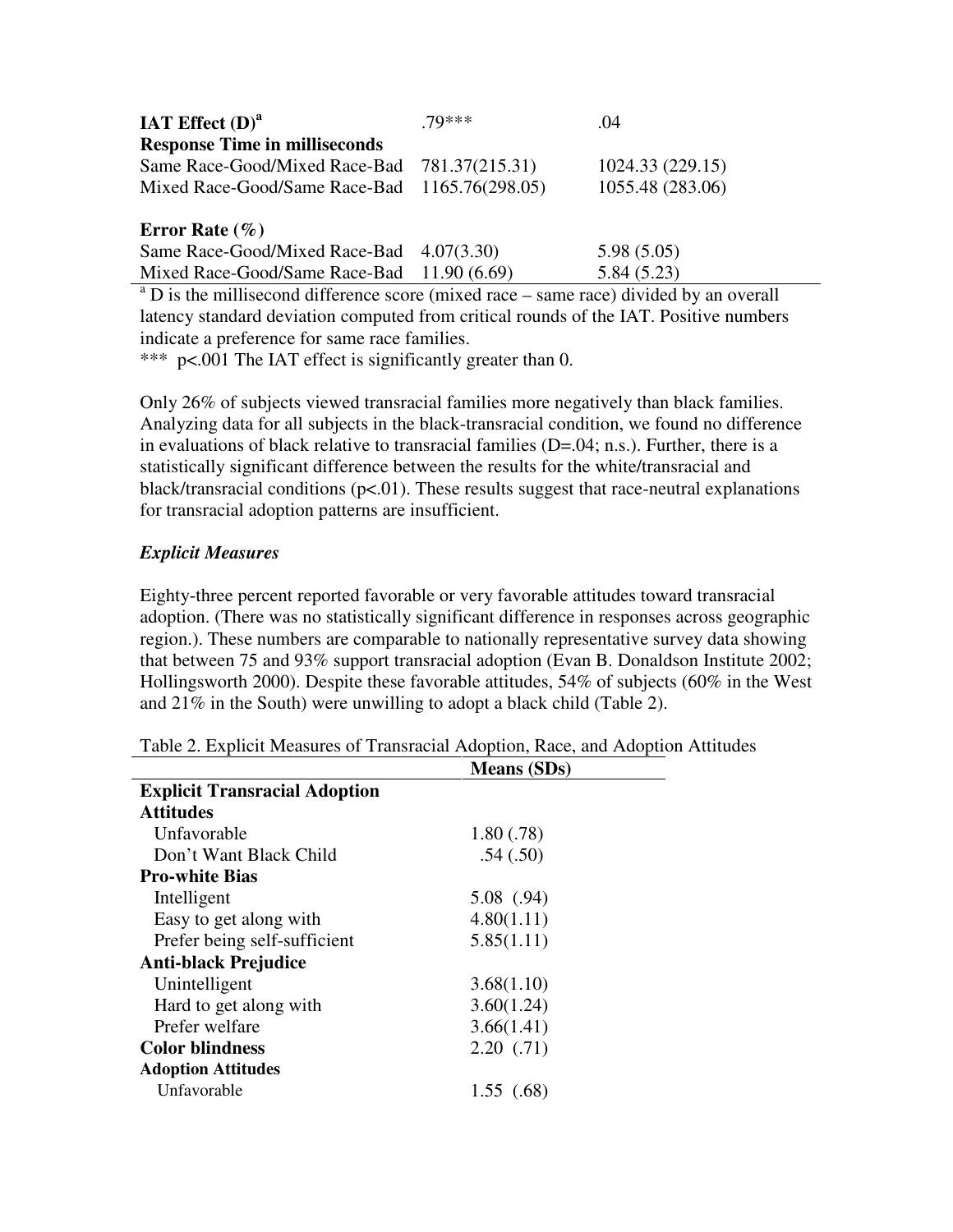#### **Correlations between Explicit and Implicit Measures of Transracial Adoption Attitudes**

 Initially, we included a control for location (South or West). The results with the control do not differ substantively from those without, so here we report the simple correlations (two-tailed tests). Our two explicit transracial adoption attitude measures (unfavorable attitudes about transracial adoption and unwillingness to adopt a black child) are positively and significantly correlated  $(r=.46; p<.01)$  (Table 3). However, the implicit and explicit measures are not correlated (r's<.23; n.s.).

|                             | <b>Implicit Transracial</b> |                   | <b>Explicit Transracial</b> |                    |  |
|-----------------------------|-----------------------------|-------------------|-----------------------------|--------------------|--|
|                             | <b>Adoption Attitudes</b>   |                   | <b>Adoption Attitudes</b>   |                    |  |
|                             | Bias for                    | Bias for          | Unfavorable                 | Unwilling to       |  |
|                             | White over                  | <b>Black over</b> | Opinion                     | Adopt a            |  |
|                             | Transracial                 | Transracial       |                             | <b>Black Child</b> |  |
| <b>Explicit Transracial</b> |                             |                   |                             |                    |  |
| <b>Adoption Attitudes</b>   |                             |                   |                             |                    |  |
| Unfavorable                 | $-.08$                      | $-.28$            | 1                           | $.46**$            |  |
| Don't Want Black Child      | .08                         | $-.07$            | $.46**$                     | 1                  |  |
| <b>Pro-White Bias</b>       |                             |                   |                             |                    |  |
| Intelligent                 | $-.15$                      | $-.22$            | .17                         | $.44**$            |  |
| Easy to get along with      | $-.15$                      | .09               | .10                         | .21                |  |
| Prefer self-sufficiency     | $-.25$                      | .05               | .19                         | $.51**$            |  |
| <b>Anti-Black Prejudice</b> |                             |                   |                             |                    |  |
| Unintelligent               | $-.01$                      | $-.01$            | .11                         | .06                |  |
| Hard to get along with      | $-17$                       | .23               | $-.20$                      | .01                |  |
| Prefer welfare              | $-.01$                      | .37               | .08                         | $-.04$             |  |
| <b>Color blindness</b>      | $.49*$                      | .00               | .12                         | .11                |  |
| <b>Adoption Attitudes</b>   |                             |                   |                             |                    |  |
| Unfavorable                 | $-.34$                      | $-0.06$           | $.54**$                     | .17                |  |
| Prefer Bio Child            | .16                         | $-.05$            | $.36*$                      | .29                |  |
| N                           | 19                          | 23                | 41                          | 41                 |  |

Table 3. Correlations between Racial Attitudes and Implicit and Explicit Adoption Attitudes Measures

\*\* p <.01; \* p <.05 (two-tailed)

#### **Correlations between Racial Attitudes and Attitudes towards Transracial Adoption**

In looking at correlations between racial attitudes and attitudes toward transracial adoption, again we initially included a control for region. Because including the control did not affect the results, here we report the correlations (two-tailed tests) without the control for region.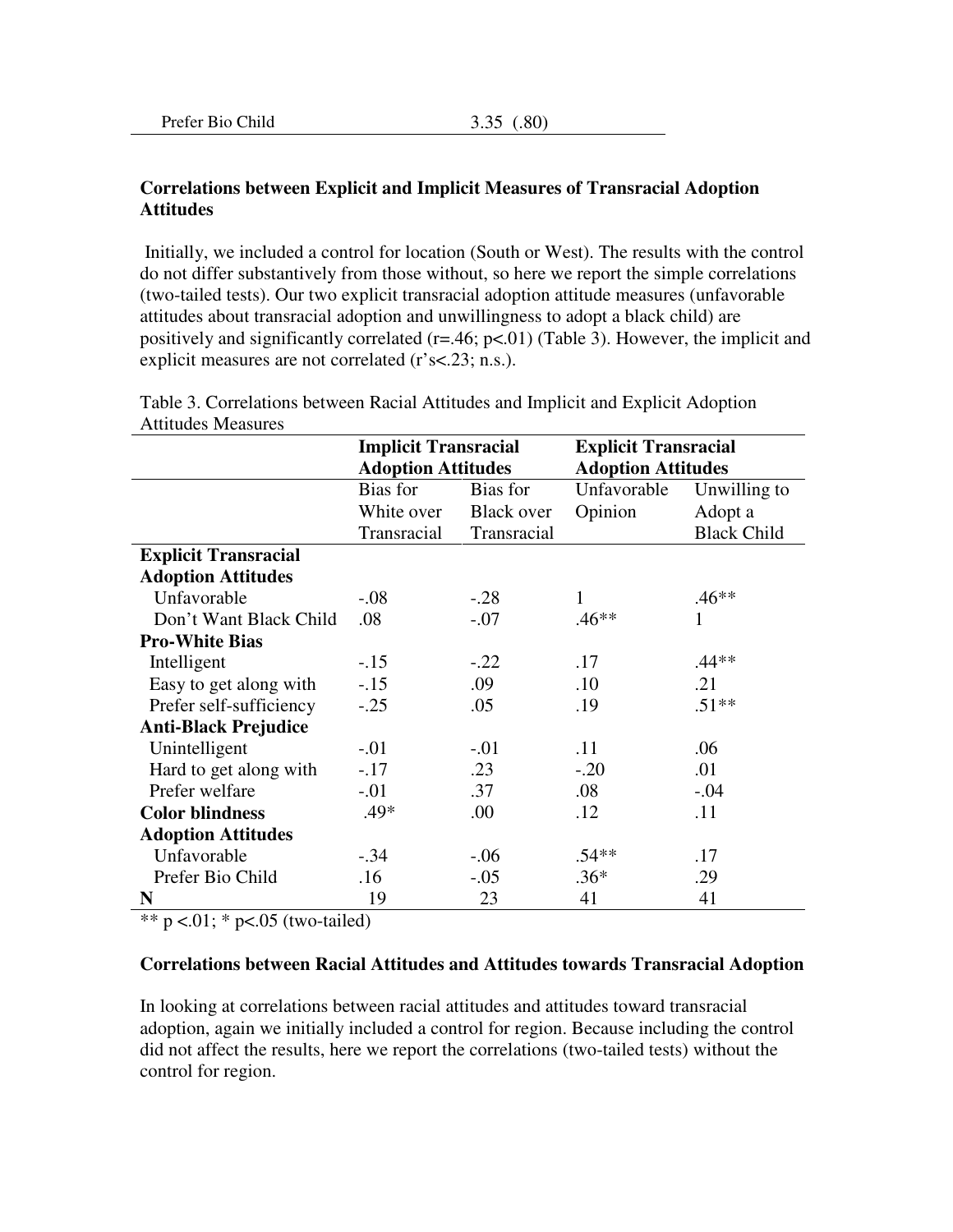# *Racial Bias*

There is a correlation between pro-white biases and being unwilling to adopt a black child (intelligence r=.44, p<.01; prefer self-sufficiency r=.51, p<.01) (Table 3). There is no correlation between either pro-white bias or anti-black prejudice, and explicit disapproval of transracial adoption (r's <.19, n.s.). Participants who admit positive attitudes towards whites also admit that they would prefer to adopt a white child, but do not state objections to transracial adoption in general. Further, there is no correlation between the two racial bias measures and *implicit* preferences for white over transracial families (r's <.37, n.s.). As we discussed above, to the extent that the racial bias measures capture what people are willing to admit (not necessarily their true biases), we would not expect these measures to be correlated with implicit preferences for white over transracial families (biases people may not explicitly admit).

# *Color blindness*

Color blindness is not correlated with explicit reluctance to adopt a black child (r=-.11; n.s.) or with support for transracial adoption (r=-.11; n.s.). It is, however, correlated with the implicit measure of preferences for white over transracial families ( $r = .49$ ,  $p < .05$ ). Color-blind individuals reacted more negatively to transracial than to white families. This finding is consistent with the argument that whites who adhere to a color-blind ideology are attached to the existing racial order.

# **Correlations between Adoption and Transracial Adoption Attitudes**

A preference for a biological rather than adopted child and negative attitudes about adoption are correlated with explicitly negative attitudes toward transracial adoption (unfavorable  $r = .54$ , p<.01; prefer bio child  $r = .36$ , p<.05), but not with unwillingness to adopt a black child. When thinking about one's own family composition, race rather than concerns with adoption may drive reluctance to adopt across racial lines. Attitudes toward adoption are not correlated with implicit preferences for white or black over transracial families.

# **DISCUSSION AND CONCLUSION**

Our results have methodological and theoretical implications. Methodologically, our results show that implicit and explicit attitudes towards transracial adoption do not capture the same thing. Further, the correlations between racial and transracial adoption attitudes vary depending on the measure that is used. Racial (pro-white) bias is correlated with explicit unwillingness to adopt a black child. Color blindness is associated with negative implicit evaluations of transracial relative to white families. These findings suggest that future studies should incorporate both implicit and explicit measures.

Theoretically, a puzzle for race scholars has been how to explain why support for integration policies among whites and actual integration of intimate relationships remains low even as racial prejudice has declined. One possibility (suggested by relative group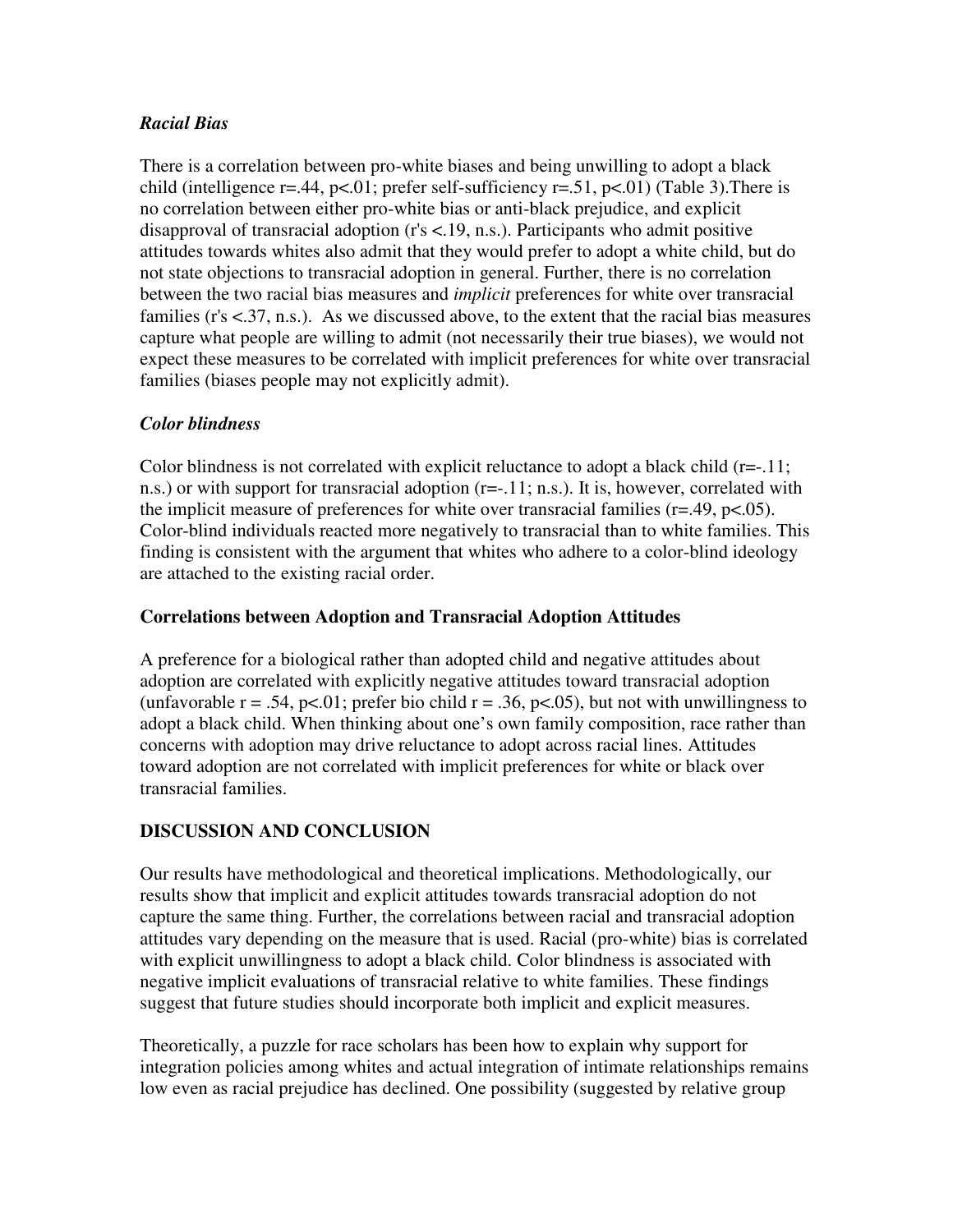position theory) is that white people who do not explicitly admit to racial prejudice may still perceive a gap between the relative position of blacks and whites and may retain some level of commitment to the status quo (see Appendix showing that racial bias is not correlated with color blindness). Transracial families threaten understandings of the existing racial order. Our findings provide evidence supporting theories that root resistance to racial change in the degree to which such change is perceived to challenge existing group positions.

#### **REFERENCES**

Banks, R.R. 1998. "The Color of Desire: Fulfilling Adoptive Parents' Racial Preferences through Discriminatory State Action." *Yale Law Journal* 107:875-964.

Blumer, H. 1958. "Race Prejudice as a Sense of Group Position." *Pacific Sociological Review* 1(1): 3-7.

Bobo, L.D. 1999. "Prejudice as Group Position: Microfoundations of a Sociological Approach to Racism and Race Relations." *Journal of Social Issues* 55(3): 445-472.

Bobo, L. and C. Zubrinsky. 1996. "Attitudes on Residential Integration: Perceived Status Differences, Mere In-Group Preferences, or Racial Prejudice." *Social Forces* 74: 883- 909.

Bonilla-Silva E. 2003. *Racism without Racists: Color-blind Racism and the Persistence of Racial Inequality in the United States*. Lanham, MD: Rowman & Littlefield.

Bonilla-Silva E. and T.A. Forman. "I Am Not a Racist But. . . .": Mapping White College Students' Racial Ideology in the USA." *Discourse and Society* 11:50-85.

Brooks, D., S. James, and R. Barth. 2002. "Preferred Characteristics of Children in Need of Adoption: Is there a Demand for Available Foster Children?" *Social Service Review*  76:575-602.

Dasgupta, Nilanjana. 2009. "Color Lines in the Mind". Pp. 97-117 in *Twenty-First Century Color Lines*, edited by A. Grant-Thomas & G. Orfield. Philadelphia: Temple University.

Evan B. Donaldson Adoption Institute. 2002. "National Adoption Attitudes Survey: Research Report." http://www.adoptioninstitute.org/survey/survey\_intro.html. Retrieved May 18, 2010.

Greenwald, Anthony. G., Debbie E. McGhee, and Jordan, L. K. Schwartz. 1998. "Measuring individual differences in implicit cognition: The Implicit Association Test." *Journal of Personality and Social Psychology* 74:1464-1480.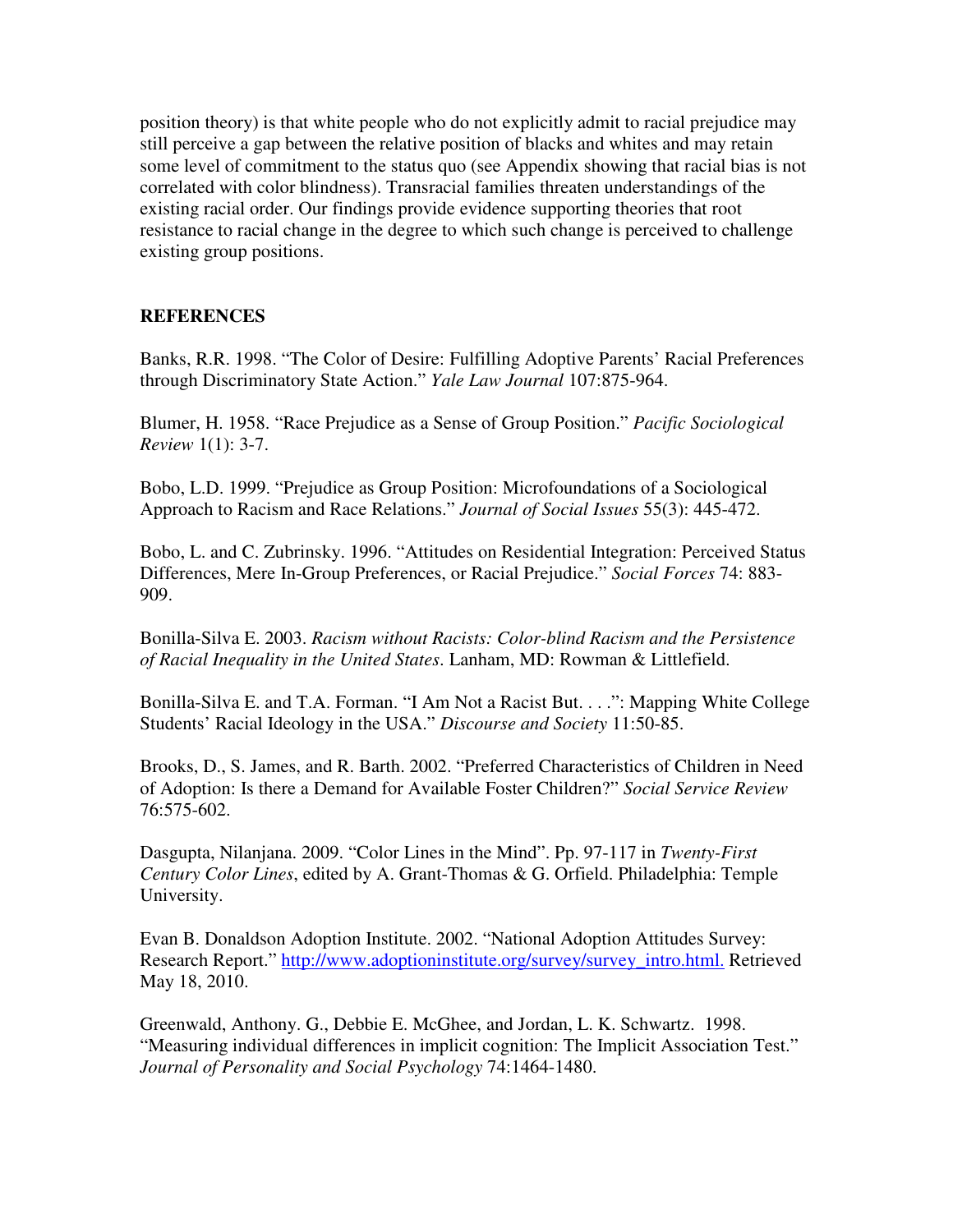Greenwald, A.G., B.A. Nosek, and M.R. Banaji. 2003. "Understanding and Using the Implicit Association Test: I. An Improved Scoring Algorithm." *Journal of Personality and Social Psychology* 85:197-216.

Greenwald, A.G., T.A. Poehlman, E.L. Uhlmann, M.R. Banaji. 2009. "Understanding and Using the Implicit Association Test: III. Met-Analysis of Predictive Validity." *Journal of Personality and Social Psychology* 97:17-41.

Hollingsworth, L.D. 2000. "Sociodemographic Influences in the Prediction of Attitudes toward Transracial Adoption." *Families in Society* 81(1): 92-100.

Nosek, B.A., A.G. Greenwald, and M.R. Banaji. 2005. "Understanding and Using the Implicit Association Test: II. Method Variables and Construct Validity." *Personality and Social Psychology Bulletin* 31:166-180.

Quillian, L. 2008. "Does Unconscious Racism Exist?" *Social Psychology Quarterly*  71(1):6-11.

Quiroz, P. 2007. *Adoption in a Color-Blind Society*. Lanham: Rowman & Littlefield Publishers.

Schuman, H., C. Steeh, L. Bobo, and M. Krysan. 1997. *Racial Attitudes in America: Trends and Interpretations*. Cambridge, MA: Harvard University Press.

Smith-McKeever, C. 2006. "Adoption Satisfaction among African American Families Adopting African American Children." *Children and Youth Services Review* 28:825-840.

U.S. Census 2000. "Your Gateway to Census 2000." http://www.census.gov/main/www/cen2000.html. Retrieved July 9, 2010.

# **APPENDIX**

**Table A. Correlations between racial bias and color blindness measures** 

|                     | <b>Pro-White Stereotypes</b> |           |             | <b>Anti-Black Stereotypes</b> |           |         |           |
|---------------------|------------------------------|-----------|-------------|-------------------------------|-----------|---------|-----------|
|                     | Intelligent                  | Easy to   | Prefer      | <b>Not</b>                    | Hard to   | Prefer  | Color     |
|                     |                              | get along | self-       | intelligent                   | get along | welfare | blindness |
|                     |                              | with      | sufficiency |                               | with      |         |           |
| Whites Intelligent  | 1                            | $.38*$    | $.55*$      | $-.40*$                       | .07       | .22     | $-.16$    |
| Whites easy to get  | $.38*$                       |           | $.64*$      | $-.12$                        | $-.30$    | $-.29$  | $-.19$    |
| along with          |                              |           |             |                               |           |         |           |
| Whites prefer self- | $.55*$                       | .64       |             | .06                           | .00.      | $-.24$  | $-.19$    |
| sufficiency         |                              |           |             |                               |           |         |           |
| <b>Blacks</b>       | $-.40*$                      | $-.12$    | .06         |                               | .03       | $.37*$  | .16       |
| unintelligent       |                              |           |             |                               |           |         |           |
| Blacks hard to get  | .07                          | $-.30$    | .00         | .03                           |           | .10     | .15       |
| along with          |                              |           |             |                               |           |         |           |